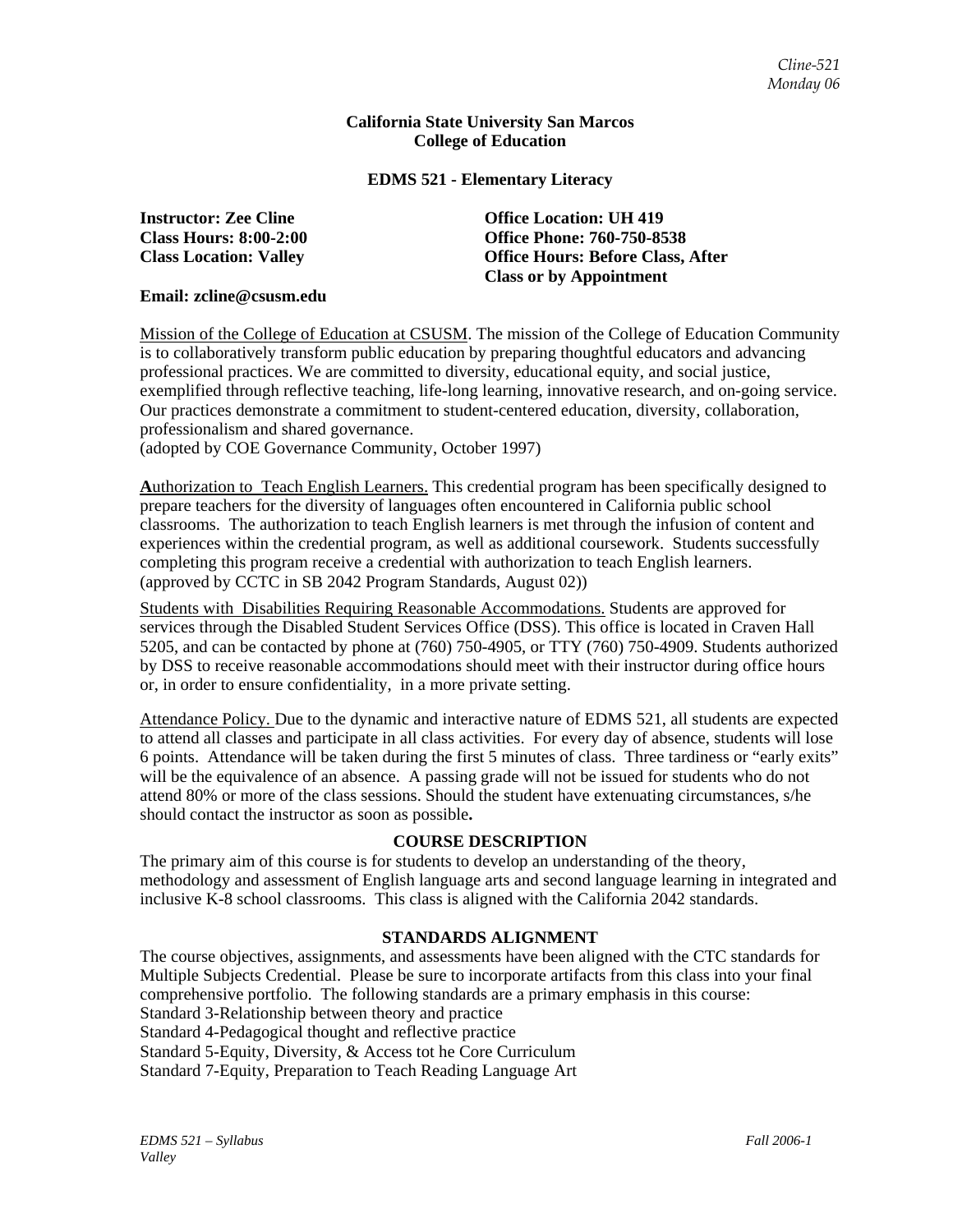## **OBJECTIVES**

## **KNOWLEDGE**

Teacher candidates will:

- gain an understanding of how a first and second language is acquired.
- gain an understanding of the reading process and its relationship to thought, language and learning.
- gain an understanding of how people learn to read and write in their first and second language
- become familiar with current approaches to the teaching of reading and writing and the theoretical bases of such approaches.
- become familiar with current approaches to the teaching of reading and writing in culturally and linguistically diverse elementary school classrooms
- become familiar with classroom diagnostic techniques and evaluation procedures.
- become familiar with current approaches to the teaching of reading and writing to children with special learning needs

## **SKILLS**

Teacher candidates will:

- become sensitive observers of children's language using behaviors.
- analyze children's reading and writing behavior as a basis for making instructional decisions
- translate the results of formal and informal assessment of children's reading and writing behaviors into instructional plans
- develop the ability to select appropriate materials and instructional strategies to meet the individual needs of students
- learn how to organize the classroom for teaching reading and writing to culturally and linguistically diverse populations.

## **ATTITUDES AND VALUES**

Teacher candidates will:

- develop an appreciation for the natural language abilities children possess for processing and producing print
- develop an appreciation for the need and value of integrating reading and writing into all areas of the curriculum
- affirm the importance of a rich environment for developing an effective language arts program.
- develop a sensitivity to and appreciation for culturally and linguistically diverse learners.
- develop a sensitivity to and appreciation for children with special learning needs
- develop an appreciation for the importance of reading and writing for their own personal and professional growth
- develop a respect for each student, his/her abilities and background and the student's right to instruction that meets his or her individual needs.

## **REQUIRED TEXTS:**

Clay, M. (1993). *An Observation Survey of Early Literacy Achievement*. Heinemann.

Tompkins, G.E. (2001). *Literacy for the 21st Century: A Balanced Approach, 4th Edition.* Prentice Hall

Zarrillo, J. J. (2002). *Ready for RICA: A test preparation guide for California's Reading Instruction Competence Assessment*. Merrill Prentice Hall (Packaged as one)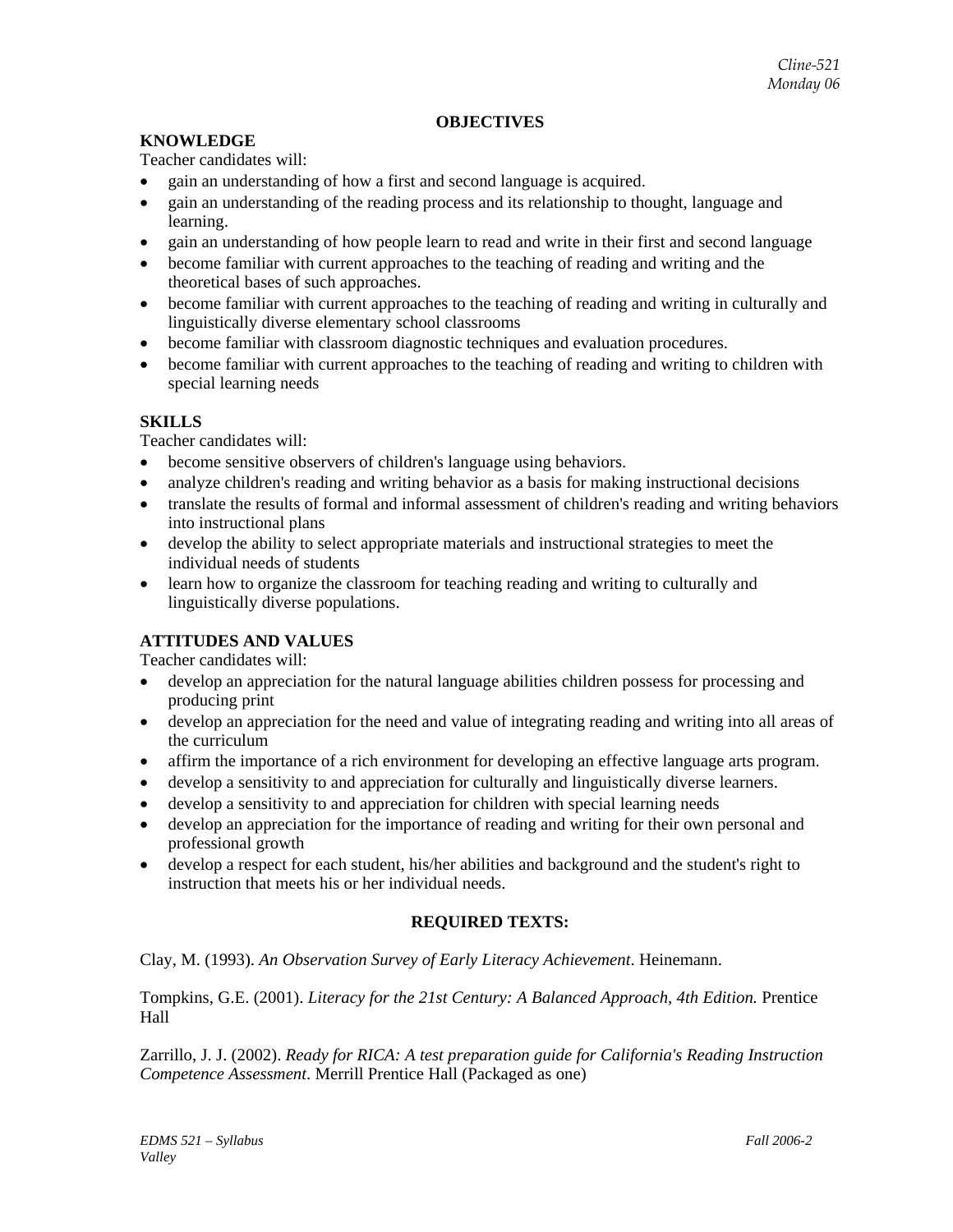## **Course Requirements**

All students are expected to participate in class activities and demonstrate reflective learning. It is important that students are well prepared for course sessions by completing the readings and assignments scheduled before the class meeting. Unless otherwise negotiated with the instructor, all assignments are to be handed in on the due date. **Assignments not handed-in on due date will lose 10% of earned credit per day.** Assignments should be typed and double-spaced .

• Field Observations 35 points **Reading Strategy Lesson Plan** 35 points Primary Case Study 30 points

## **Grading**

- A 96–100
- A- 90–95
- B+ 89-87
- B 86-83
- B- 80–82
- C+ 77-79
- C 73-76
- C- 70-73

## **TEACHER PERFORMANCE EXPECTATIONS (TPE) COMPETENCIES**

This course is designed to help teachers seeking the Multiple Subjects Credential to develop the skills, knowledge, and attitudes necessary to assist schools and district in implementing an effective programs for all students. The successful candidate will be able to merge theory and practice in order to realize a comprehensive and extensive educational program for all students. The following TPE's are addressed in this course:

TPE 1a-Subject Specific Pedagogical Skills for MS Teaching TPE 4-Making Content Accessible

## **Task Stream, TPE's, and Assignments**

TPE Reflective Writing for Task Stream:

This course requires that you address the TPE's listed above for your Task Stream Electronic Portfolio. You will address these TPE's by completing course assignments. Completion of the course assignments includes submitting them in the appropriate format to your electronic portfolio. Assessment of your TPE's is directly related to the assessment of your course assignments. You will write summary reflections to be submitted, responded to, and archived via Task Stream.

## http://lynx.csusm.edu/coe/eportfolio/index.asp

This will take you to the CSUSM COE website where you can get help with how to create your electronic portfolio and information on the required elements.

## http://www.taskstream.com

This is the TaskStream home page where you will register for Taskstream and return to when working on your electronic portfolio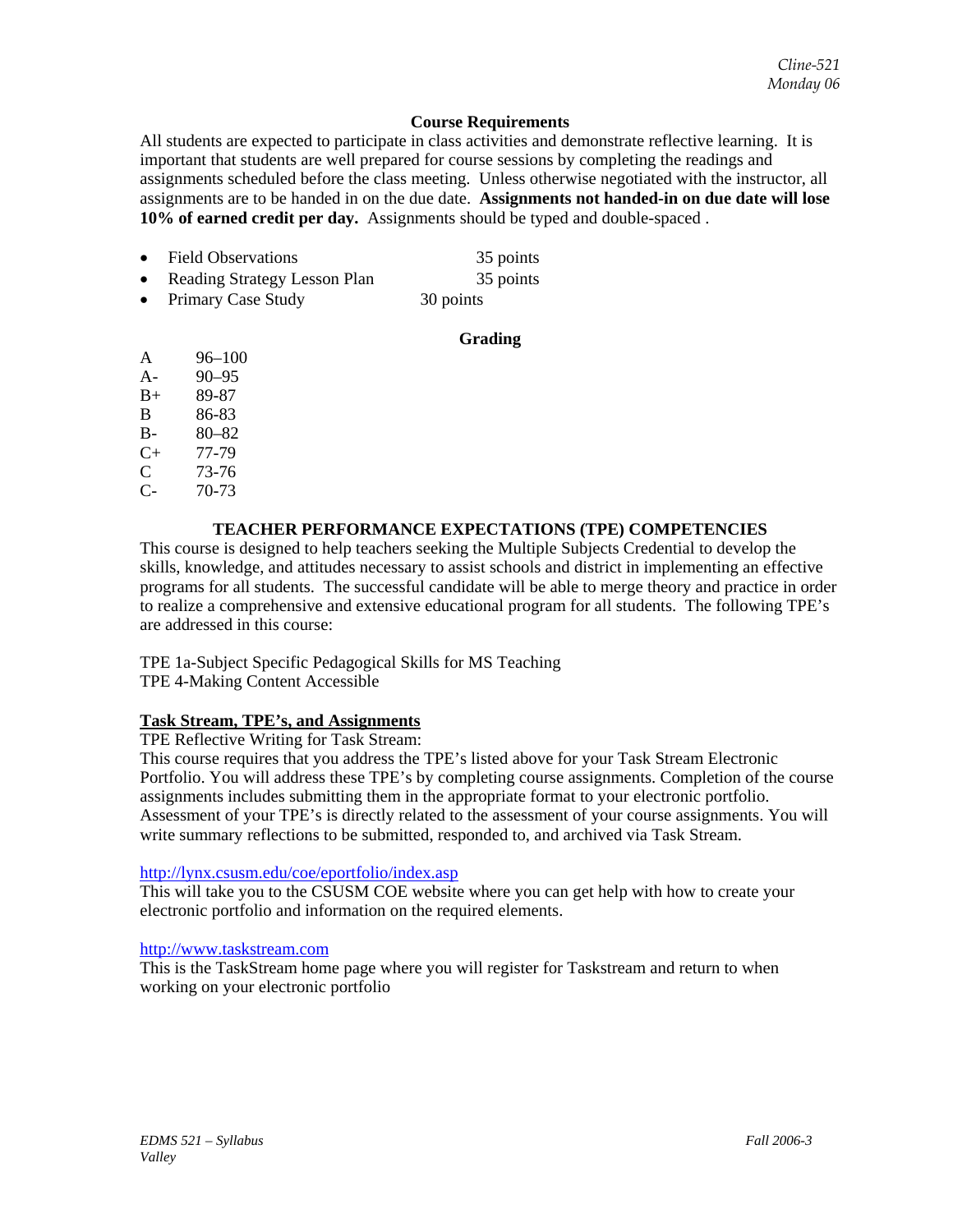## **ASSIGNMENTS:**

## **Field Experience Observation Guide and TPE Reflection (35 pts)**

#### *Observation Guides*

When you are observing/participating in classrooms **BEFORE** you begin student teaching, please look for and write down your observations in the following areas. Jot down brief notes about the kinds of activities teachers and students are engaged in and your own reactions. Be sure to write observations and not judgments.

#### (Example:

Observation: Teacher taught "B"sound Students wrote words beginning with "B" Judgment: Teacher did a good job teaching "B" sound.

Please note: If you don't see something in your classroom, visit another class or grade level.

#### **For each observation topic, please be sure to include: Topic, Date/time, Place (school/grade/classrooms), Activity, Reflective notes**

Example:

**Topic**: Phonics Instruction **Date/Time** 9/7/98 9:00-10:00

**Place** (school/grade/classrooms) Discovery Elementary, Monolingual 1<sup>st</sup> grade **Activity**: Teacher taught "B"sound using alphabet cards and the pocket chart. Students wrote words beginning with B then illustrated the following-bird, ball, balloon, and boat.

**Reflective Notes:** The teacher did a good job being inclusive with all students. Accommodations were made for second language learners when the teacher used some word that were close cognates (ball-bola) to help the students make connections. I noticed that one of the children who has trouble focusing was seated next to the teacher. She was very effective in selecting children to participate in order to ensure that the students did not get out of hand. I would modify this lesson in order to help English learners by using some cognates in Spanish and showing the students how beginning sounds work in their language.

Please do one observation sheet for each of the areas of the RICA Notebook using the form provided.

- Phonemic Awareness
- Concepts About Print
- Phonics Instruction
- Spelling Instruction
- Reading Comprehension-Narrative
- Supporting Reading through Oral and Written Language Development
- Vocabulary Development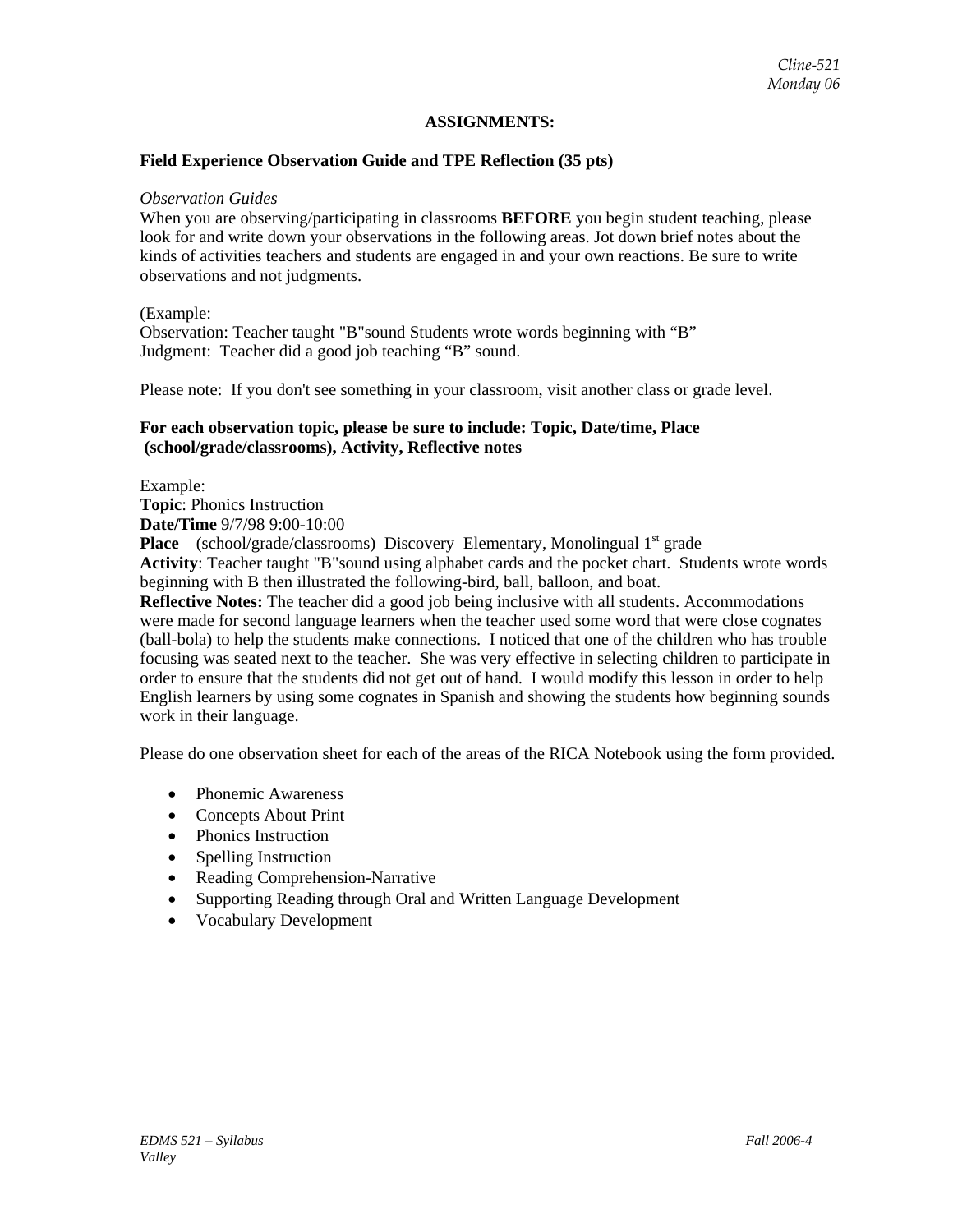## **Observation Guide TPE Reflection**

Please read TPE 1A and write a reflection that elaborates on your learning and mastery of this TPE. The reflection should be at least 2 paragraphs in length and include evidence that you have a grasp of Subject-Specific Pedagogical Skill for MST in the area of teaching Reading-Language Arts. In order for the assignment to be complete, students must post their observation sheets and reflections it to their Task Stream Account after it is returned with the comment: **Ready to Post**

## *TPE 1A: Subject-Specific Pedagogical Skills for Multiple Subject Teaching Assignments*

## *Teaching Reading-Language Arts in a Multiple Subject Assignment*

*Candidates for a Multiple Subject Teaching Credential demonstrate the ability to teach the stateadopted academic content standards for students in English-Language Arts (K-8). They understand how to deliver a comprehensive program of systematic instruction in word analysis, fluency, and systematic vocabulary development; reading comprehension; literary response and analysis; writing strategies and applications; written and oral English Language conventions; and listening and speaking strategies and applications. They know how to strategically plan and schedule instruction to ensure that students meet or exceed the standards. Candidates create a classroom environment where students learn to read and write, comprehend and compose, appreciate and analyze, and perform and enjoy the language arts. They understand how to make language (e.g., vocabulary, forms, uses) comprehensible to students and the need for students to master foundational skills as a gateway to using all forms of language as tools for thinking, learning, and communicating. They understand how to use instructional materials that include a range of textual, functional and recreational texts and how to teach high quality literature and expository text. They understand that the advanced skills of comprehending narrative and informational texts and literary response and analysis, and the creation of eloquent prose, all depend on a foundation of solid vocabulary, decoding, and word-recognition skills.* 

*Candidates teach students how to use visual structures such as graphic organizers or outlines to comprehend or produce text, how to comprehend or produce narrative, expository, persuasive and descriptive texts, how to comprehend or produce the complexity of writing forms, purposes, and organizational patterns, and how to have a command of written and oral English-language conventions. They know how to determine the skill level of students through the use of meaningful indicators of reading and language arts proficiency prior to instruction, how to determine whether students are making adequate progress on skills and concepts taught directly, and how to determine the effectiveness of instruction and students' proficiency after instruction.*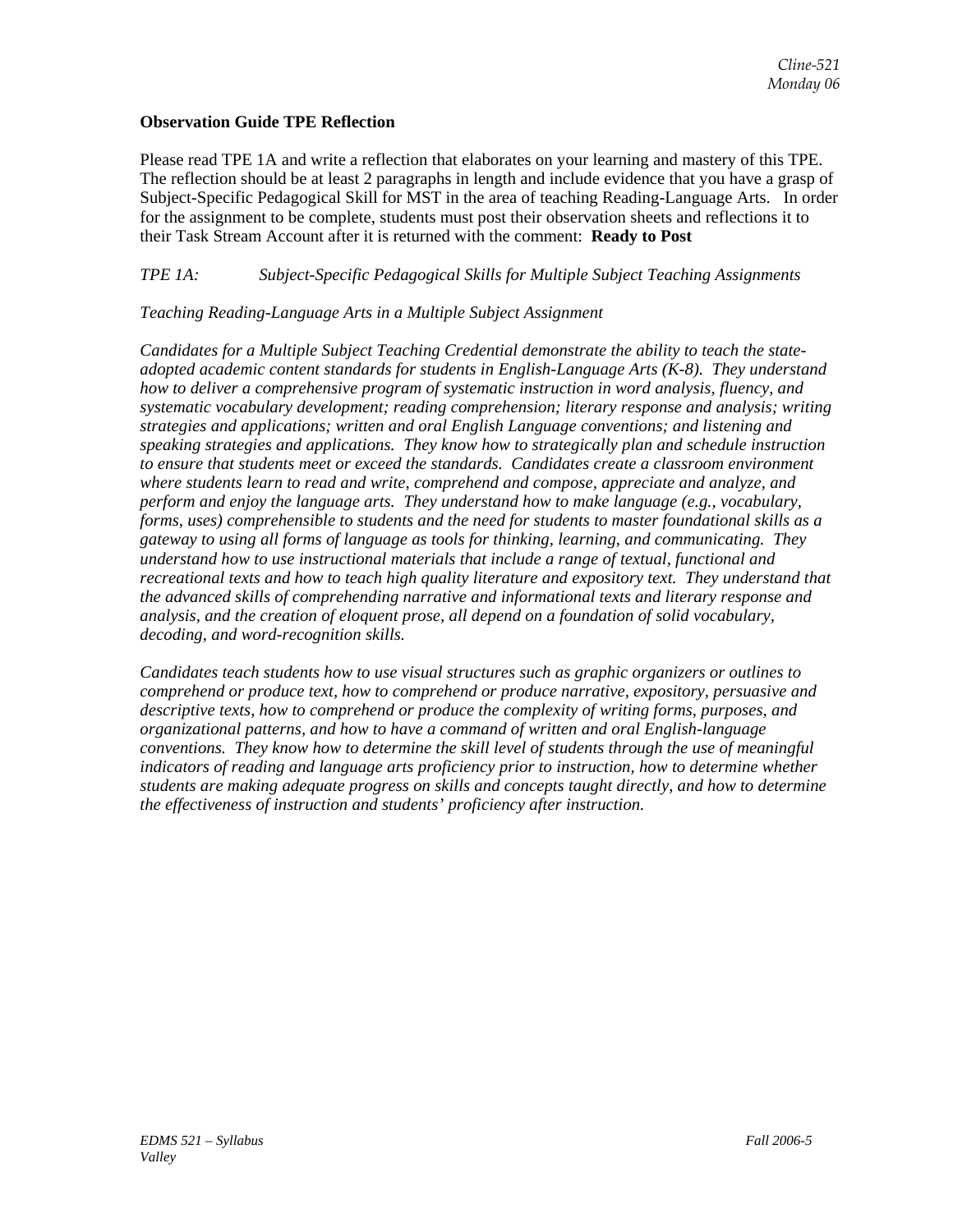| Topic                           |                                   |
|---------------------------------|-----------------------------------|
| Date/Time                       |                                   |
| Place (school/grade/classrooms) |                                   |
| <b>Activity</b>                 | <b>Reflective Notes to Myself</b> |
|                                 | <b>The Teacher:</b>               |
|                                 |                                   |
|                                 |                                   |
|                                 |                                   |
|                                 |                                   |
|                                 |                                   |
|                                 |                                   |
|                                 |                                   |
|                                 |                                   |
|                                 |                                   |
|                                 |                                   |
|                                 | I noticed:                        |
|                                 |                                   |
|                                 |                                   |
|                                 |                                   |
|                                 |                                   |
|                                 |                                   |
|                                 |                                   |
|                                 |                                   |
|                                 | I would modify:                   |
|                                 |                                   |
|                                 |                                   |
|                                 |                                   |
|                                 |                                   |
|                                 |                                   |
|                                 |                                   |
|                                 |                                   |
|                                 |                                   |
|                                 |                                   |
|                                 |                                   |
|                                 |                                   |
|                                 |                                   |
|                                 |                                   |

# **Field Experience Observation Form**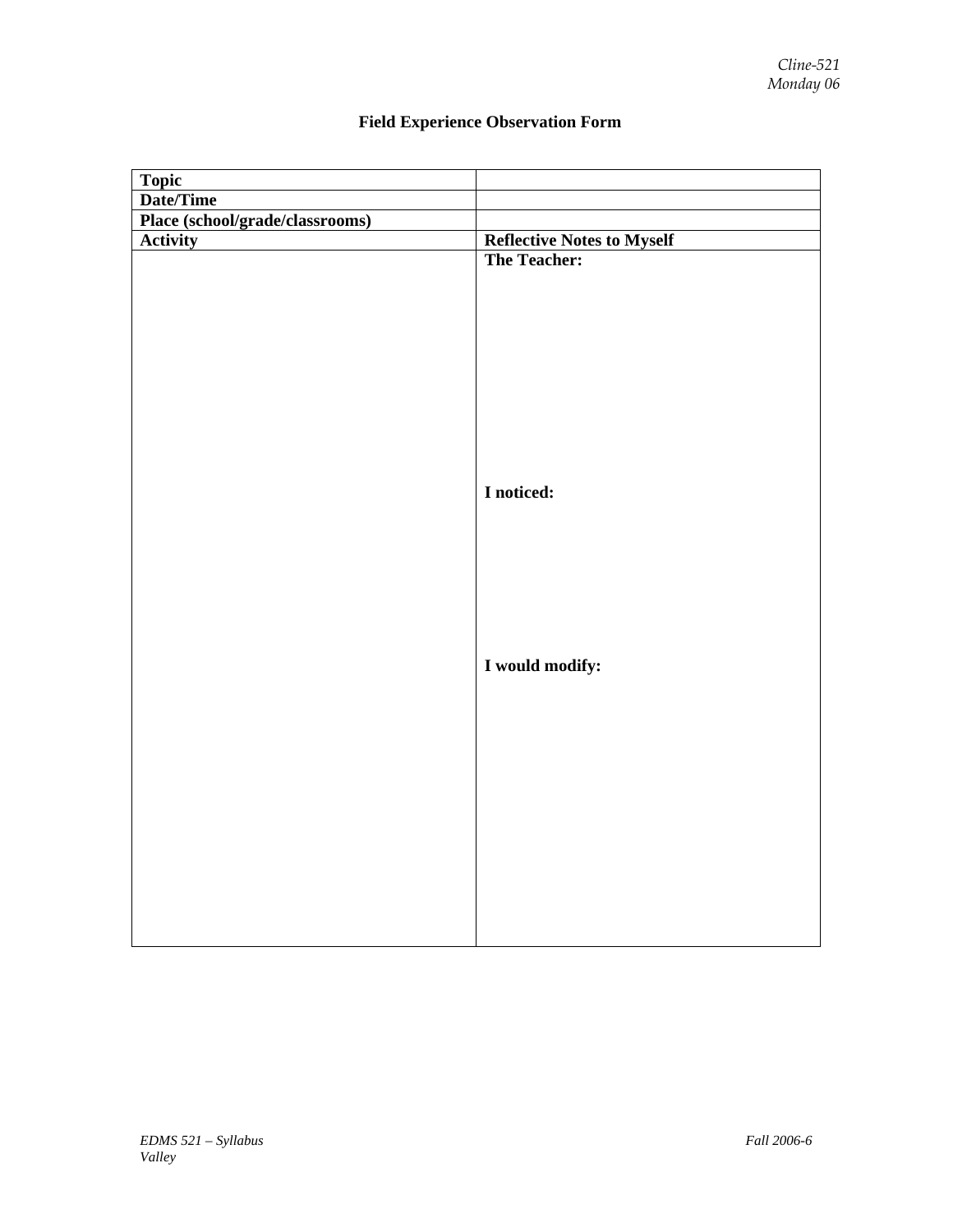## **Reading Strategy Lesson Plan (35 pts)**

You will write and present a reading strategy lesson plan for a small group activity that takes into account student needs. They can be mini-lessons, direct instruction, inquiry, or any format you choose. Make your lesson active, interesting, fun and meaningful. Because lesson planning may be unfamiliar to some of you, but is so important to teaching, you will learn how to write a language arts lesson plan in class. Choose a reading standard for your grade level to guide your objectives. Sample lessons include:

- Monitoring Reading
- **Comprehension**
- Content area reading
- Phonics
- Phonemic Awareness
- Organizing information while you read
- Relating what you are reading to what you already know
- Finding the main idea of a story
- Identifying patterns in a text
- Using graphic organizers for comprehension

#### **Strategy Lesson Plan-TPE Reflection**

Please read TPE 4 and write a reflection that elaborates on your learning and mastery of this TPE. The reflection should be at least 2 paragraphs in length and include evidence that you have a grasp of masking content accessible for all students. In order for the assignment to be complete, students must post their lesson plan and reflections it Task Stream Account after it is returned with the comment: **Ready to Post**

## **TPE 4: Making Content Accessible**

*Candidates for Teaching Credentials incorporate specific strategies, teaching/instructional activities, procedures and experiences that address state-adopted academic content standards for students in order to provide a balanced and comprehensive curriculum. They use instructional materials to reinforce state-adopted academic content standards for students and they prioritize and sequence essential skills and strategies in a logical, coherent manner relative to students' current level of achievement. They vary instructional strategies according to purpose and lesson content. To meet student academic learning needs, candidates explain content clearly and reinforce content in multiple ways, such as the use of written and oral presentation, manipulatives, physical models, visual and performing arts, diagrams, non-verbal communication, and computer technology. They provide opportunities and adequate time for students to practice and apply what they have learned. They distinguish between conversational and academic language, and develop student skills in using and understanding academic language. They teach students strategies to read and comprehend a variety of texts and a variety of information sources, in the subject(s) taught. They model active listening in the classroom. Candidates encourage student creativity and imagination. They motivate students and encourage student effort. When students do not understand content, they take additional steps to foster access and comprehension for all learners. Candidates balance instruction by adjusting lesson designs relative to students' current level of achievement.*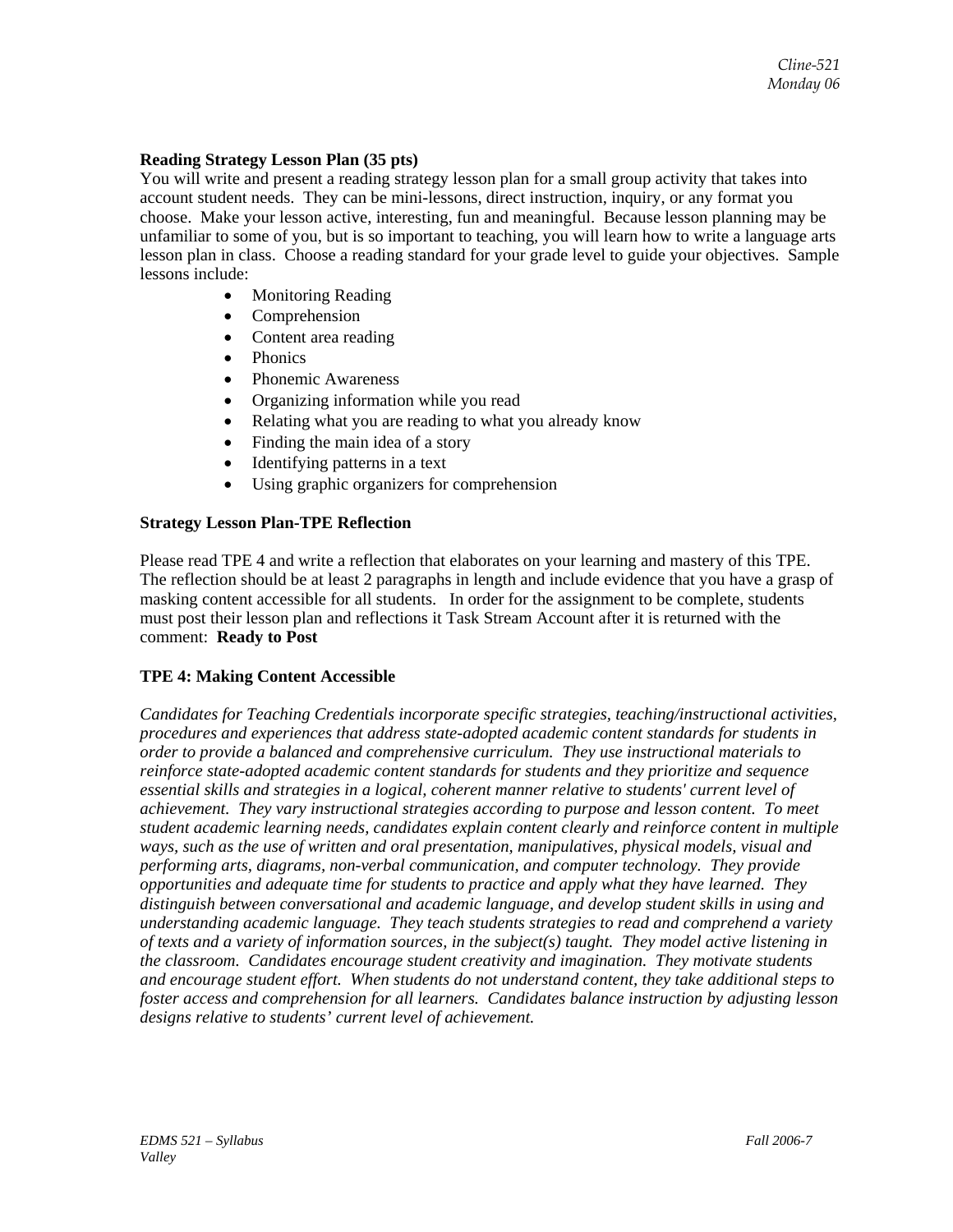## **Primary Case Study (30 pts)**

Each of you will be assigned a student to tutor each morning for half an hour two days a week. During this time you will be asked to complete an emergent reader/early reader assessment and develop an intervention plan.

**Assessment:** Running Records (one for each week), Clay Observation Survey, Teacher assessments (if available), and any other formal or informal assessments you have conducted.

**Intervention Plan:** Based on the information you have gathered about the student, discuss his or her strengths (very important - what can he or she do) and challenges (what does this student need to work on). Design an Intervention Plan for your student. Knowing what you know about your student as a result of your assessments, what areas should an appropriate intervention plan focus on? Why? Think about what strategies beginning readers need to develop and how teachers can support those activities. Refer to the standards in the reading/language Arts Framework for CA Public Schools for your child's grade level to guide you as you design the intervention plan. Make sure to:

- Identify areas of strength and need (minimum of 4 total) that an instructional plan should focus on – how a teacher could build on the student's strengths and address his/her needs. Select two areas in reading, and one area in writing and oral language.
- Provide specific instructional recommendations for each area (reading, writing and oral language). List one example of an appropriate strategy and/or activity for each identified area. Look for examples in the course readings. For each instructional recommendation, explain why you selected it and how it is going to help your student.

You might also make recommendations for the student and parents: what can the student do on his or her own that is not dependent on the teacher.

Reflection: Reflect on your experience with the Case Study. Based on your classroom observations of reading and writing as well as on what you learned in the assessment/intervention process, what would you do differently or try differently? What other scaffolds or strategies would you use? How would you use them? What other interventions would you try? What would your next steps in assessment be? How do you feel the intervention went? How has this enhanced your experience as a teacher?

## **RICA Resource Notebook--Part 1 (Class Assignment)**

Each of you will develop a Reading/Language Arte Resource Notebook that will be used to inform your teaching. The Resource Notebook has two main objectives. First, is to demonstrate your learning and understanding of the reading and language arts. Second is to start building a resource for your own learning. Be creative and thoughtful in the compilation of the notebook—it will be a demonstration that you are ready to teach the language arts to a diverse student population.

The Notebook will be organized around the 13 RICA Content Areas. Each section of the notebook should contain the following:

- A RICA analysis sheet including: (a) what this content area(s) is about (Put it in your own words – 2 to 4 sentences), (b) 2 ways of assessing this content area (include rationale); and (c) 1 way of teaching it (description and accommodations). Describe the teaching strategy and explain how it supports reading, writing and/or language arts development.
- A lesson observation form (except for section 1)
- A technology-rich assignment that enhances your teaching and student learning
- Lesson plans, articles, and any other resources collected within class or student teaching that would be helpful.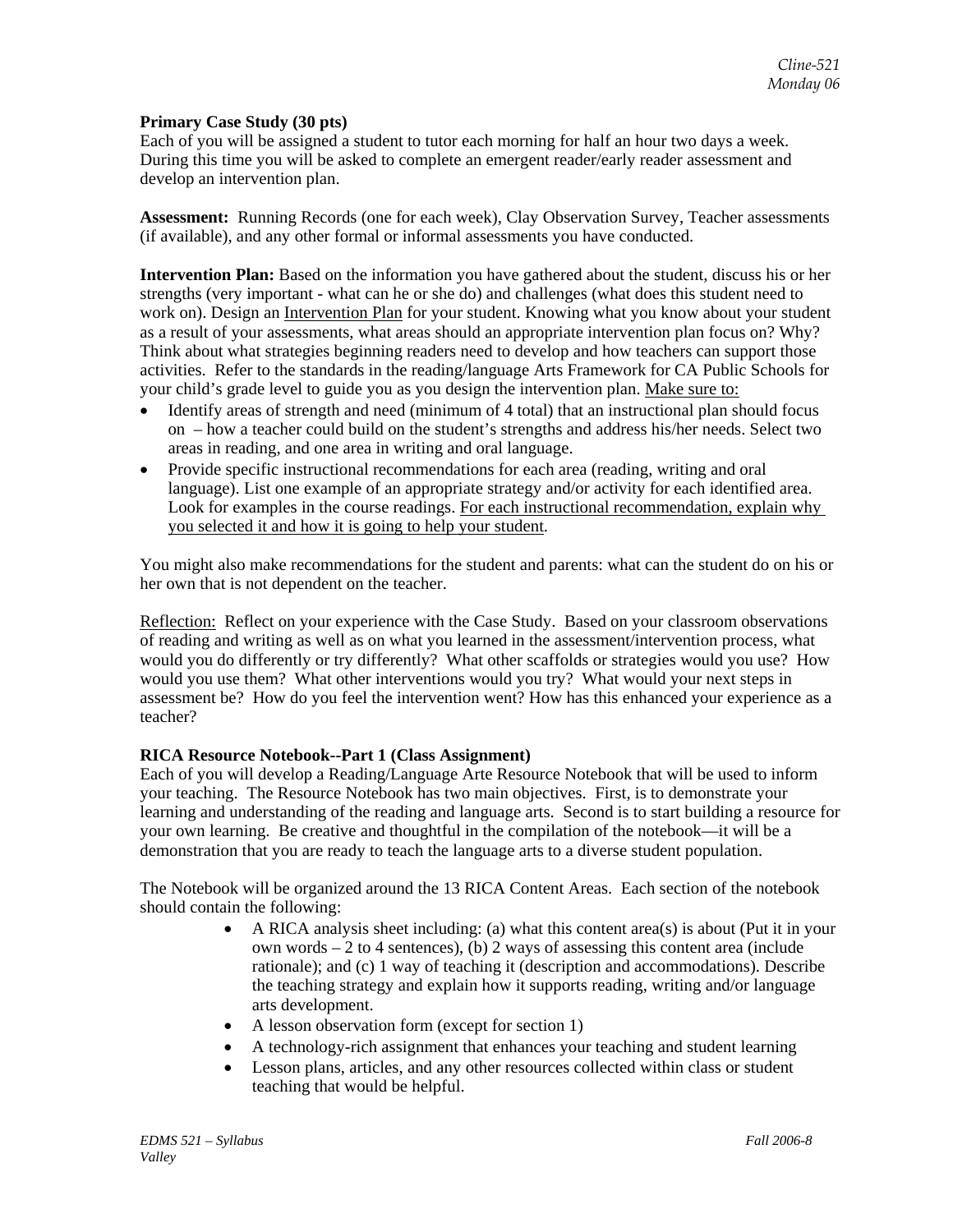For the first semester you will need to complete the following content areas:

- Section 1 Philosophy of Literacy Learning
- Section 3 Planning, Organizing, and Managing Reading Instruction
- Section 4: Phonemic Awareness
- Section 5: Concepts About Print
- Section 6: Systematic, Explicit Phonics and Other Word Identification Strategies
- Section 7: Spelling Instruction
- Section 8: Reading Comprehension Narrative
- Section 13: Vocabulary Development
- Section 14: Structure of the English Language
- Section 15: Intervention Strategies (SDAIE; Scaffolds)

You can choose how to organize this information in your notebook. You may include course assignments (lesson plan, case study, mini book unit, classroom observations and interactive email journals), course handouts and materials from your classroom/school site, examples of lesson plans and student work, information from internet sources or professional journals. You may want to include strategies you will use to teach these content areas. You may even include pictures of students learning a specific strategy as well as your reflection on what was happening, why it worked or didn't work and why that was. You may include one (or more) successful activities that you used in the classroom (must be related to language arts instruction).

Note: Besides the course readings, Dr. Alice Quiocho's web site can also serve as a resource. The address is: http://www.csusm.edu/Quiocho. Click on "reading instruction portfolio." See the section on accommodations for ideas on ways to support second language learners.

**Note: See** www.ed.gov/free/ **for free Educational Materials.California Reading Initiative Reading/ Language Arts Components Grid** (Quiocho, 2000)

| <b>Component</b> | <b>How to Assess</b> | <b>How to Teach It</b><br>(Strategies) | <b>Accommodations</b> |
|------------------|----------------------|----------------------------------------|-----------------------|
|                  |                      |                                        |                       |
|                  |                      |                                        |                       |
|                  |                      |                                        |                       |
|                  |                      |                                        |                       |
|                  |                      |                                        |                       |
|                  |                      |                                        |                       |
|                  |                      |                                        |                       |
|                  |                      |                                        |                       |
|                  |                      |                                        |                       |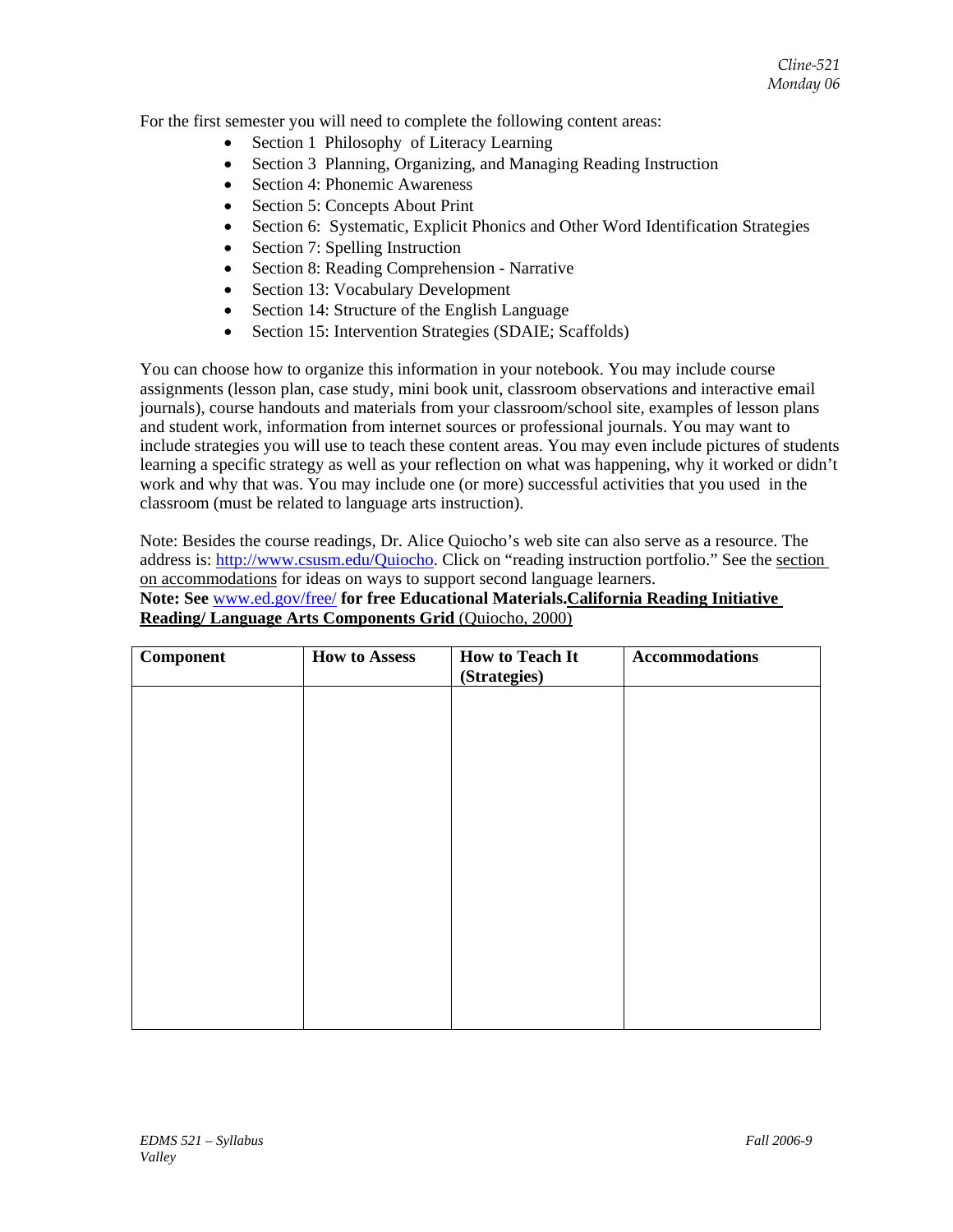Example 2 RICA Analysis Sheet

| Component                                                                                                                                                           | <b>How to Assess</b>                                                                                                                                                                                                                                                                                                                                                                                                                                                                                                                                                                              | <b>How to Teach it</b>                                                                                                                                                                                                                                                                                                                                                                                                                                                                                                                                                                                                                                        | <b>Accommodations</b>                                                                                                                                                                                                                                                                                                                                                                                                                                                                                                                                                                                                                                                                                                                                                                                                                                                                                                                                                                                                                                                                                 |
|---------------------------------------------------------------------------------------------------------------------------------------------------------------------|---------------------------------------------------------------------------------------------------------------------------------------------------------------------------------------------------------------------------------------------------------------------------------------------------------------------------------------------------------------------------------------------------------------------------------------------------------------------------------------------------------------------------------------------------------------------------------------------------|---------------------------------------------------------------------------------------------------------------------------------------------------------------------------------------------------------------------------------------------------------------------------------------------------------------------------------------------------------------------------------------------------------------------------------------------------------------------------------------------------------------------------------------------------------------------------------------------------------------------------------------------------------------|-------------------------------------------------------------------------------------------------------------------------------------------------------------------------------------------------------------------------------------------------------------------------------------------------------------------------------------------------------------------------------------------------------------------------------------------------------------------------------------------------------------------------------------------------------------------------------------------------------------------------------------------------------------------------------------------------------------------------------------------------------------------------------------------------------------------------------------------------------------------------------------------------------------------------------------------------------------------------------------------------------------------------------------------------------------------------------------------------------|
|                                                                                                                                                                     |                                                                                                                                                                                                                                                                                                                                                                                                                                                                                                                                                                                                   | (Strategies)                                                                                                                                                                                                                                                                                                                                                                                                                                                                                                                                                                                                                                                  |                                                                                                                                                                                                                                                                                                                                                                                                                                                                                                                                                                                                                                                                                                                                                                                                                                                                                                                                                                                                                                                                                                       |
| Phonemic<br>Awareness is the<br>conscious<br>awareness of<br>words are made<br>up of individual<br>sounds-it is the<br>awareness of the<br>sounds of a<br>language. | Phonemic awareness is<br>assessed by finding out whether<br>or not the student is capable of<br>manipulating the language. For<br>example;<br>I would ask a student to<br>$\bullet$<br>pick out the first sound or<br>last sound of a word,<br>I would ask the student to<br>$\bullet$<br>identify, pronounce and<br>blend sounds or a segment<br>of a word,<br>I would ask students to<br>$\bullet$<br>identify sentences, words,<br>or sounds to see if they are<br>aware of the structure of a<br>sentence.<br><b>Assessment Tools</b><br>1.) The Yopp-Singer Test of<br>Phonemic Segmentation | These are strategies that can<br>be used to teach ELL and<br>non-ELL students phonetic<br>awareness,<br>Involve students in<br>$\bullet$<br>poetry, rhymes and<br>songs of all types,<br>Use a chant to clap<br>$\bullet$<br>syllables in students'<br>names,<br>Sort known objects or<br>$\bullet$<br>pictures into groups of<br>similar sounds (Realia<br>Cans),<br>Play a guessing game<br>$\bullet$<br>using picture cards and<br>help the children to put<br>together blends to make<br>their guess,<br>Sing songs that allow<br>٠<br>children to replace<br>sounds with other<br>sounds, even to make<br>nonsense words,<br>Read to your students.<br>٠ | For children with special<br>needs I would use these<br>strategies,<br>Specific skills<br>instruction alongside a<br>basal reading<br>program-This means I<br>would ask students<br>what sounds they hear<br>in certain words or<br>what word would<br>make sense in an<br>empty space within a<br>sentence. This strategy<br>would allow me to<br>assess my student's<br>progress,<br>Great children's<br>$\bullet$<br>literature books<br>including, nursery<br>rhymes, alliterative<br>books, picture books,<br>rhyming books,<br>repetitive pattern<br>books, Dr. Seuss<br>books, and alphabet<br>books with word-<br>picture formats,<br>Rhymes, chants, finger<br>rhymes,<br>manipulatives, games,<br>role-playing,<br>Writing journals and<br>quick writes<br>(encourage invented<br>spelling!),<br>Provide a print rich<br>environment including<br>the use of Word<br>Walls,<br>Rebus activities- this<br>activity is when you<br>replace a noun in a<br>sentence with a picture<br>of the noun. The<br>student can then<br>replace the picture<br>with an invented<br>spelling of the word. |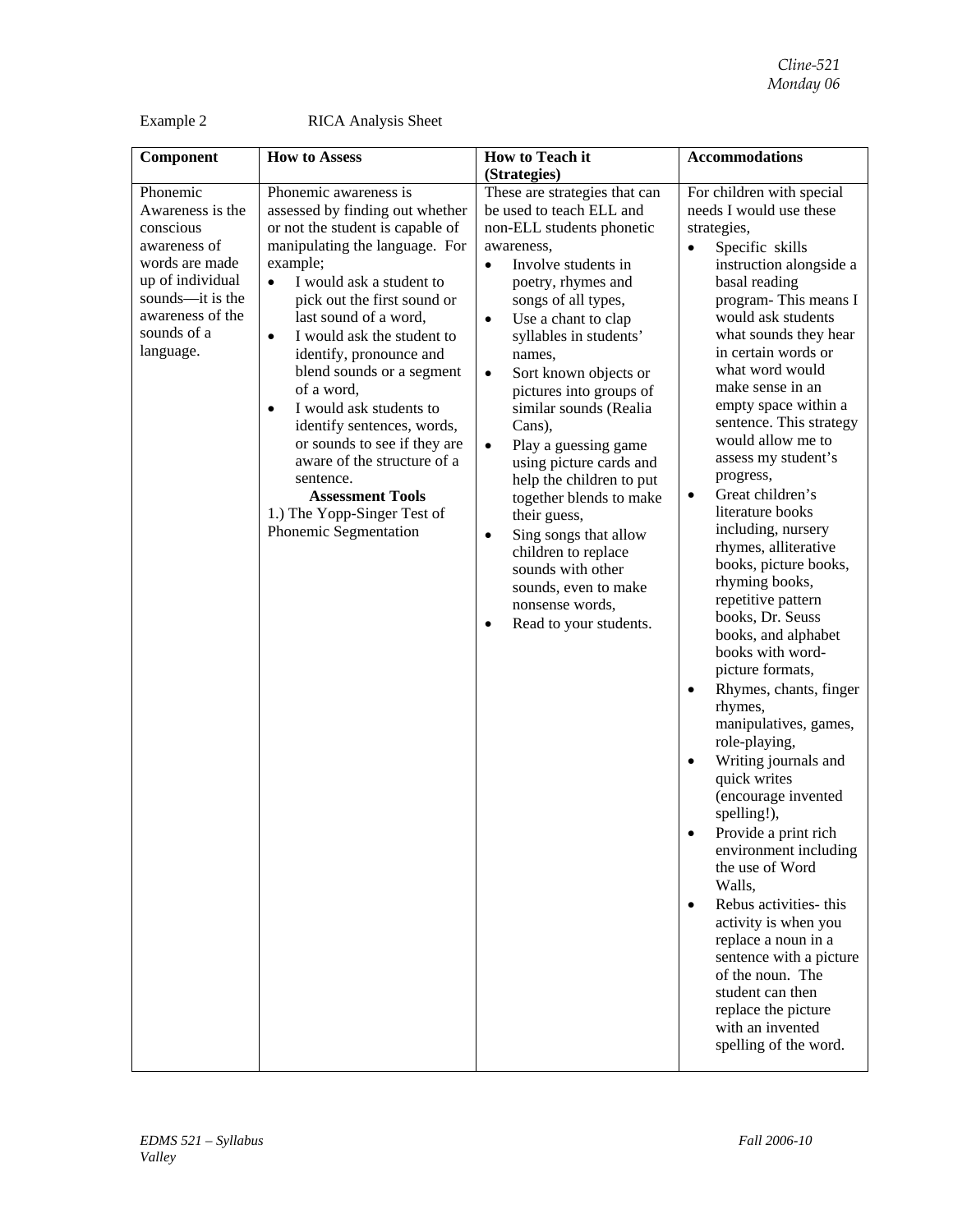#### **TPE Reflection Assignment**

Paragraph 1: This is a desc riptive paragraph. Please describe the TPE in your own words. This is NOT a huge paragraph, it is more of a "summary in my own words"

Paragraph 2: This is an analysis/explanation paragraph. Analyze the artifact for how it demonstrates your understanding of the TPE. Please make explicit links between the artifact and the TPE.

Paragraph 3: This is a reflective paragraph. Please reflect on the "big picture" as to why this TPE is important to you as teachers and to your students as learners.

#### **Samples**

Read over the TPE and use it as a foundation to write your reflection. Use sentences, such as,

- In order to make content accessible to all students, I will...,
- I will provide opportunities to practice by ...,
- I will motivate students by ... as demonstrated by.

Also, use the concepts of the TPEs, such as,

- I will motivate by ...,
- I will teach by ...
- I will retreach by ...,
- I will provide opportunities for practice by...

#### FOR EXAMPLE:

The development of my lesson plan demonstrates my understanding of Standards Based Instruction and TPE 4: Making Content Accessible. This lesson plan addresses the Language Arts Standard ? for a ?? grade class of varying abilities, skills, and proficiencies. I have used the following materials to reinforce state-adopted academic content standards ??

In my lesson, I have made content accessible to all students in several ways, including ??. ??, and ??. This creates a lesson that is balanced and comprehensive.

I use the following strategies to reinforce content (SDAIE, MULTIPLE INTELLIGENCES, PRIMARY LANGUAGE SUPPORT, VISUAL, MANIPULATIVES, PHYSICAL MODELS, WRITTEN AND ORAL PRESENTATION, VISUAL AND PEERFORMIG ARTS AND DIAGRAMS).

In my lesson, I provide the following opportunities for students to practice and apply what they have learned ??

I motivate students by ??

I am able to incorporate technology by using the following ??

For those students not comprehending, I use the following strategies to reteach and foster access and comprehension for all students ??

I will foster a creative and imaginative atmosphere by

In my lessons, I take into account students' level of achievement by including the following modifications??